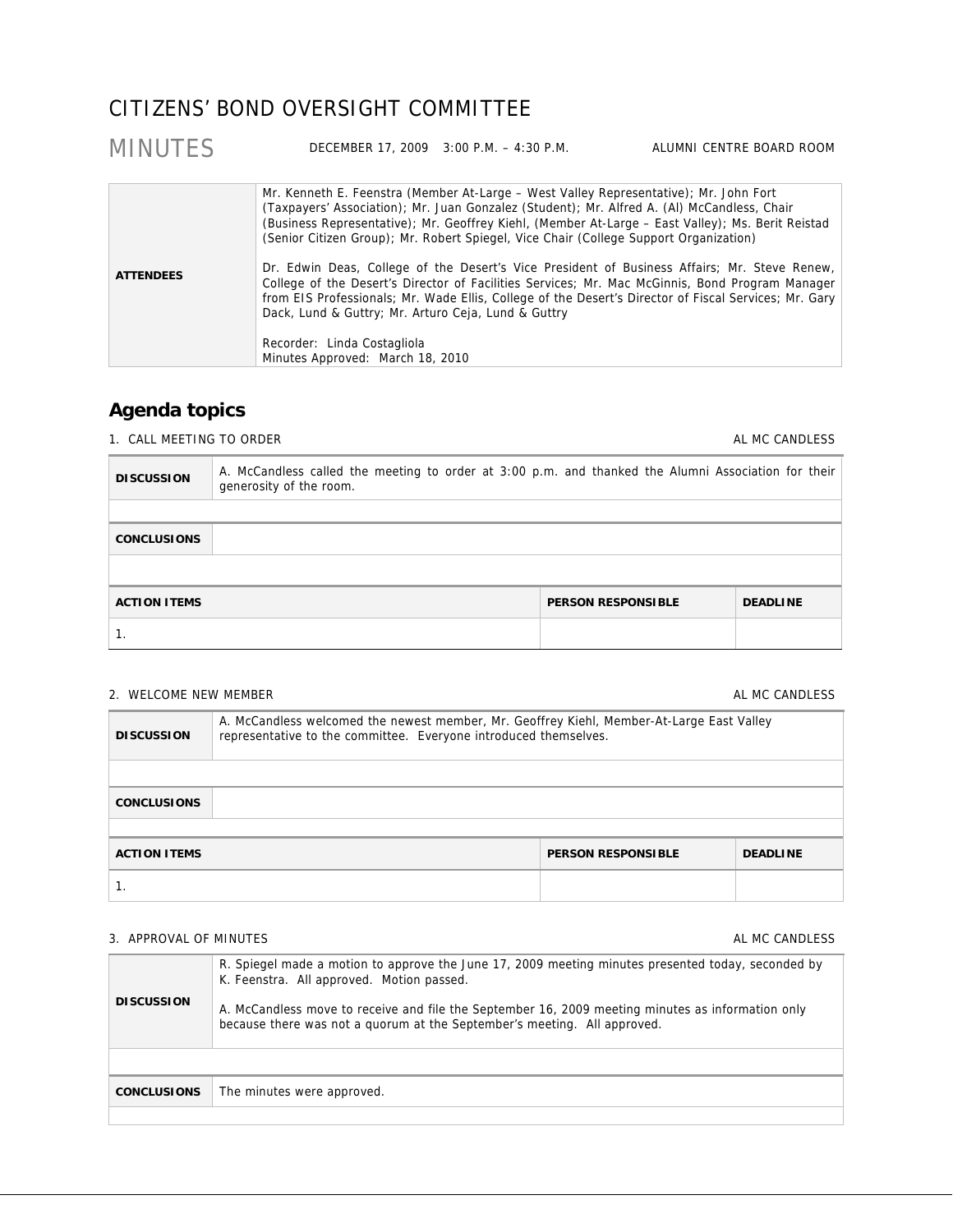| <b>ACTION ITEMS</b> | <b>PERSON RESPONSIBLE</b> | <b>DEADLINE</b> |
|---------------------|---------------------------|-----------------|
| . .                 |                           |                 |

**DISCUSSION** 

# 4. COMMENTS FROM THE PUBLIC AL MC CANDLESS **CONCLUSIONS** No comments made from the public.

| <b>ACTION ITEMS</b> | <b>PERSON RESPONSIBLE</b> | <b>DEADLINE</b> |
|---------------------|---------------------------|-----------------|
|                     |                           |                 |

### 5. FINANCIAL AND PERFORMANCE AUDIT

| PERFORMANCE AUDIT<br>RESULTS |                                                                                                                                                                                                                                                                                                                                                                                                                                                                                                                                                                                                                                                                                                                                                                                                                                                                                                                                                                  |  | LUND & GUTTRY |
|------------------------------|------------------------------------------------------------------------------------------------------------------------------------------------------------------------------------------------------------------------------------------------------------------------------------------------------------------------------------------------------------------------------------------------------------------------------------------------------------------------------------------------------------------------------------------------------------------------------------------------------------------------------------------------------------------------------------------------------------------------------------------------------------------------------------------------------------------------------------------------------------------------------------------------------------------------------------------------------------------|--|---------------|
| <b>DISCUSSION</b>            | E. Deas introduced auditors Mr. Arturo Ceja and Mr. Gary Dack from Lund & Guttry.<br>Mr. Ceja reviewed with the committee members the financial and performance audit results.<br>Mr. Ceja read from page 16 from the financial audit report, "There were no findings or questioned costs<br>noted during our audit relating to internal control."<br>Mr. Ceja read from page 7 of the performance audit report, "Based upon our procedures performed, we<br>found that for the items tested, the District has properly accounted for the expenditures of the funds held<br>in the Bond Fund and that such expenditures were made on authorized bond projects. Further, it was<br>noted that the funds held in the Bond Fund and expended by the District were not expended for salaries<br>of school administrators or other operating expenditures. Our audit does not provide a legal<br>determination of the District's compliance with those requirements." |  |               |
|                              |                                                                                                                                                                                                                                                                                                                                                                                                                                                                                                                                                                                                                                                                                                                                                                                                                                                                                                                                                                  |  |               |
| <b>CONCLUSIONS</b>           | A. McCandless move to receive and file of the June 30, 2009 financial and performance audit reports. All<br>approved.                                                                                                                                                                                                                                                                                                                                                                                                                                                                                                                                                                                                                                                                                                                                                                                                                                            |  |               |
|                              |                                                                                                                                                                                                                                                                                                                                                                                                                                                                                                                                                                                                                                                                                                                                                                                                                                                                                                                                                                  |  |               |
| <b>ACTION ITEMS</b>          | <b>PERSON RESPONSIBLE</b><br><b>DEADLINE</b>                                                                                                                                                                                                                                                                                                                                                                                                                                                                                                                                                                                                                                                                                                                                                                                                                                                                                                                     |  |               |
| $\mathbf{1}$ .               |                                                                                                                                                                                                                                                                                                                                                                                                                                                                                                                                                                                                                                                                                                                                                                                                                                                                                                                                                                  |  |               |
|                              |                                                                                                                                                                                                                                                                                                                                                                                                                                                                                                                                                                                                                                                                                                                                                                                                                                                                                                                                                                  |  |               |

### 6. BOND PROJECTS UPDATE & BOND PROJECT

## FINANCIAL REPORT

MAC MC GINNIS STEVE RENEW

| <u>LUMON SIALINEI VINI</u> |                                                                                                                                                                                                                                                                                                     |
|----------------------------|-----------------------------------------------------------------------------------------------------------------------------------------------------------------------------------------------------------------------------------------------------------------------------------------------------|
|                            | M. McGinnis reviewed the following items from a PowerPoint presentation:                                                                                                                                                                                                                            |
| <b>DISCUSSION</b>          | Project Status Reports – Current Projects<br>1.<br><b>Cravens Student Services</b><br>$a_{-}$<br>Architect: WWCOT<br>Construction Manager: C. W. Driver<br>н.<br>Targeted Completion: Spring 2010<br>iii.<br>iv. Project Update<br>Plaster application continues<br>Glazing installation continuing |
|                            | AV contract completed for issuance to Western Audio Visual<br>3.<br>Elevator Car installation ongoing<br>4.                                                                                                                                                                                         |
|                            | Solar panel installation continuing<br>5.                                                                                                                                                                                                                                                           |
|                            |                                                                                                                                                                                                                                                                                                     |
|                            | Assembling documentation for first change order (Glazcon) for the<br>6.                                                                                                                                                                                                                             |
|                            | 1-15-10 Board Meeting                                                                                                                                                                                                                                                                               |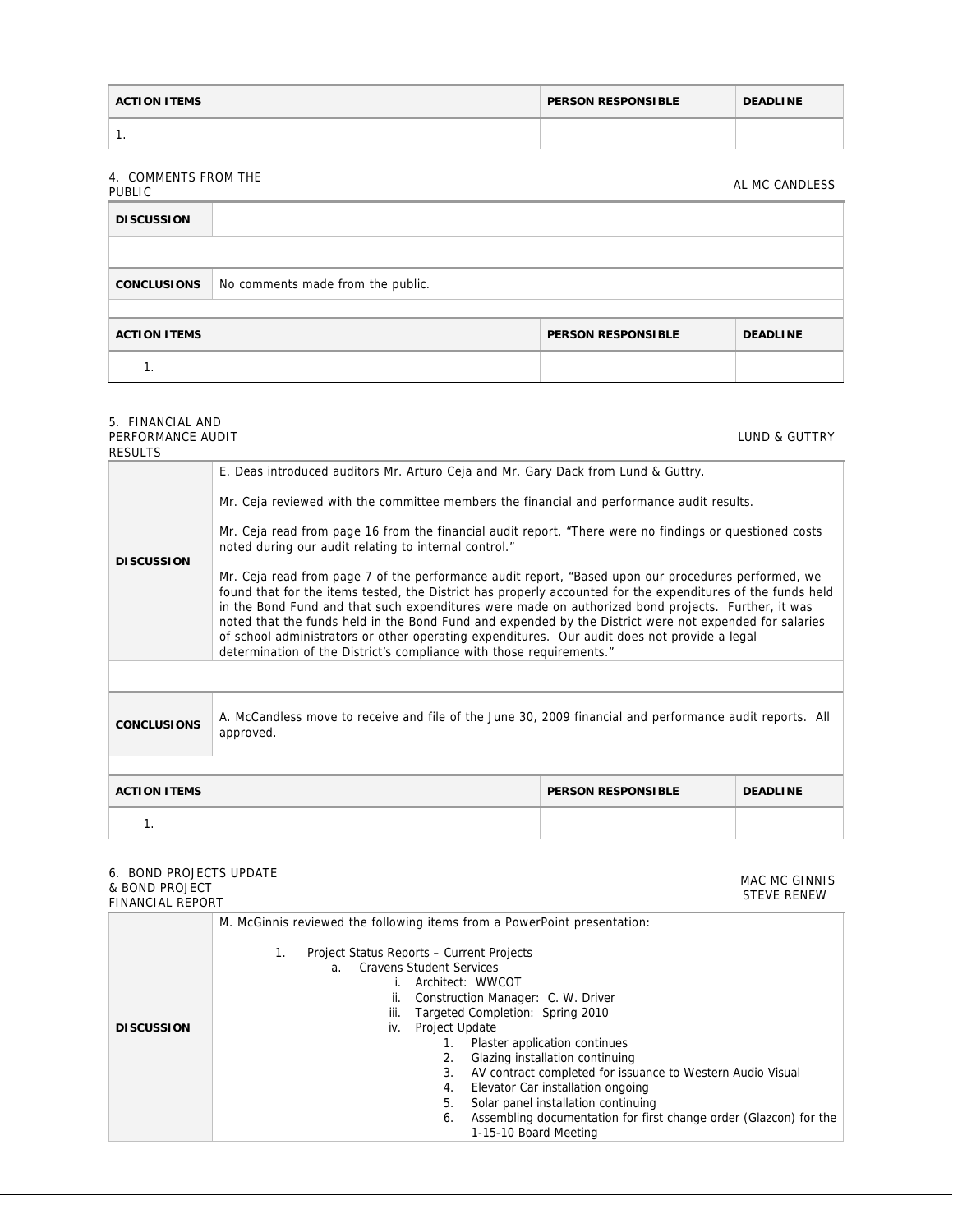| Sustainable Feature<br>۷.                                                                                           |
|---------------------------------------------------------------------------------------------------------------------|
| 1.<br>Meeting with Electrical Contractor and Engineer to evaluate                                                   |
| Change Order Request pricing<br>2.<br>Water - conserving landscape                                                  |
| 3.<br>Architectural environmental<br>control<br>systems<br>via<br>built-in                                          |
| architectural sun shading devices, north facing fenestration                                                        |
| Energy generation via photovoltaic system<br>4.                                                                     |
| 5.<br>Building automation controls to optimize mechanical system                                                    |
| b.<br>Dining Facility Renovation (original building was built in 1963)                                              |
| i. Architect: WWCOT                                                                                                 |
| ii.<br><b>Construction Manager: Bernards</b>                                                                        |
| Targeted Completion: Spring 2010<br>iii.                                                                            |
| iv. Project Update<br>Painting preparation for ceiling ongoing<br>1.                                                |
| 2.<br>Tile completed on walls                                                                                       |
| FRP wall board installed in kitchen<br>3.                                                                           |
| 4.<br>Gypsum Board being prepped for first coat of paint                                                            |
| Sustainable Features<br>۷.                                                                                          |
| Heating/Cooling efficient glass<br>1.<br>2.<br>Upgrade to heating/cooling system                                    |
| 3.<br>New energy efficient interior task lighting                                                                   |
| 4.<br>New commercial kitchen equipment                                                                              |
| 5.<br>New water efficient bathroom fixtures                                                                         |
| Site Infrastructure - Phase II<br>C.                                                                                |
| i. Architect: TMAD                                                                                                  |
| ii. Construction Manager: C. W. Driver                                                                              |
| Targeted Completion: Fall 2010<br>iii.                                                                              |
| Project Update<br>iv.                                                                                               |
| 1. Area 4, last section of the Alumni Road has been paved,<br>addressing poor paving areas of the street            |
| Electrical in area 4 is complete<br>2.                                                                              |
| 3.<br>San Pablo entrance repaving is complete                                                                       |
| 4.<br>Landscape work scheduled to start this week                                                                   |
| Sustainable Features<br>v.<br>1.<br>Providing energy efficient utilities to campus infrastructure                   |
|                                                                                                                     |
| Site Infrastructure - Phase III<br>d.                                                                               |
| i. Architect: TMAD                                                                                                  |
| ii. Construction Manager: C. W. Driver<br>Targeted Completion: Summer 2010<br>iii.                                  |
| Project Update<br>iv.                                                                                               |
| Area 1 ramp in front of administration has been completed<br>1.                                                     |
| Area 5 has commenced, noisy work scheduled for night time<br>2.                                                     |
| Area 3 at the Dining Hall is progressing<br>3.<br>Area 3, tree that was removed will be replaced with 36" box trees |
| 4.<br>Sustainable Features<br>v.                                                                                    |
| 1.<br>Providing energy efficient utilities to campus infrastructure                                                 |
|                                                                                                                     |
| <b>Business Building Renovation</b><br>е.<br>i. Architect: Steinberg Architects                                     |
| ii. Construction Manager: C. W. Driver                                                                              |
| iii. Targeted Completion: Fall 2009                                                                                 |
| iv. Project Update                                                                                                  |
| Final Punch List items being addressed<br>1.<br>2.                                                                  |
| AV / IT equipment installation ongoing, waiting on CISCO switch<br>to be delivered, delivery date 12-14-09          |
| Working with Mark Rizzo on moving requirements and move date<br>3.                                                  |
| Sustainable Features<br>۷.                                                                                          |
| New insulation<br>1.                                                                                                |
| 2.<br>High efficiency glazing<br>New efficient heating /cooling system<br>3.                                        |
|                                                                                                                     |
| Weight Room/Training Room (for athletic department)<br>f.                                                           |
| i. Architect: HMC Architects                                                                                        |
| ii. Construction Manager: C. W. Driver<br>Targeted Completion: TBD<br>iii.                                          |
| Project Update<br>iv.                                                                                               |
| 1.<br>Interior work continues in both Weight and Training Rooms                                                     |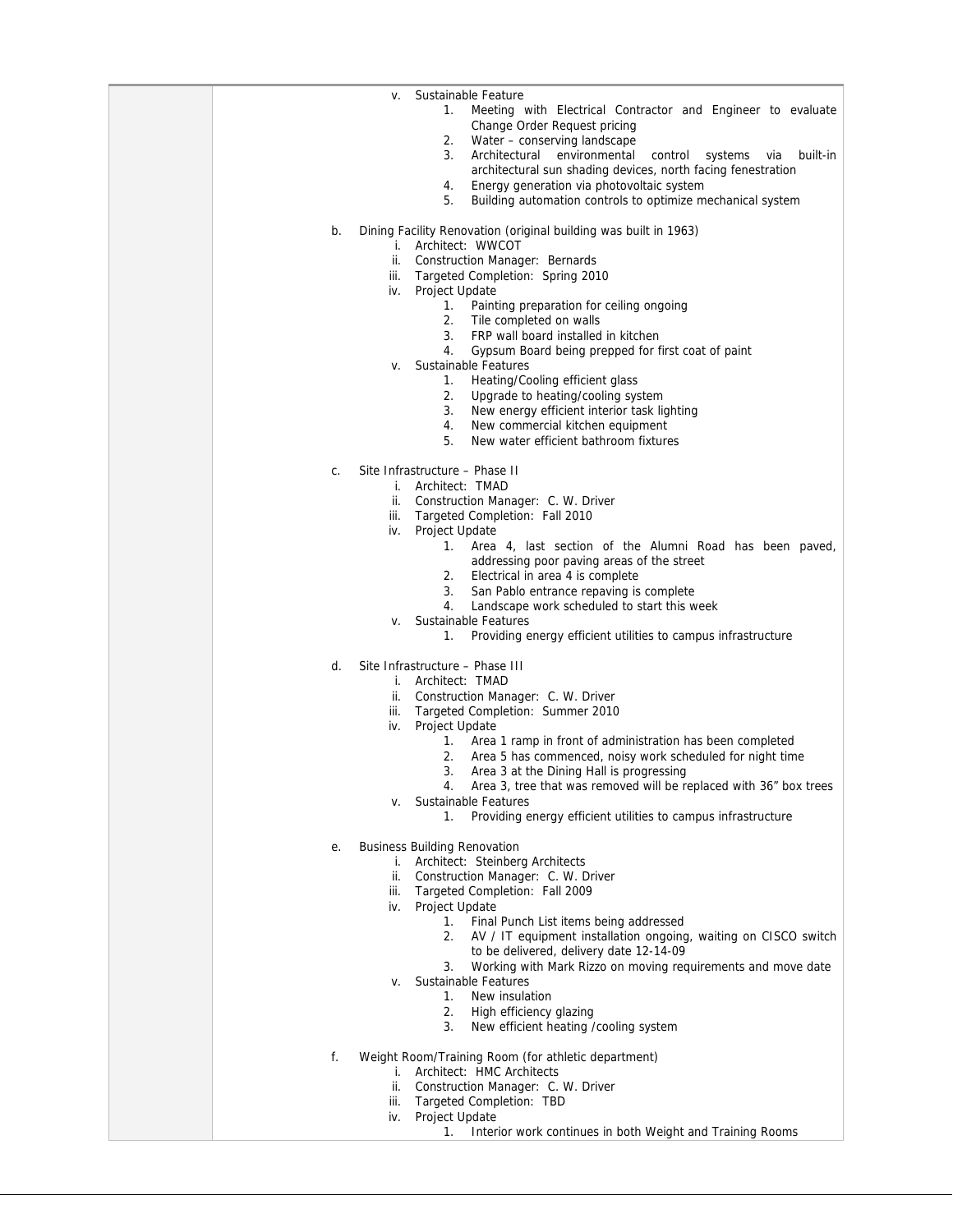| 2.<br>Tapping table modifications sent to cabinet maker<br>3.<br>Coordinating the electronic lock purchase and installation<br>Fire Alarm company "Simplex" not returning calls<br>4.<br>5.<br>Moving company to move weight equipment into Weight Room<br>Sustainable Features<br>v.<br>High quality insulation<br>1.<br>2.<br>Energy efficient "Low-E" windows<br>3.<br>Energy Star HVAC system<br><b>Nursing Building Renovation</b><br>g.<br>i. Architect: HMC Architects<br>ii. Construction Manager: ORR Builders<br>iii. Targeted Completion: Fall 2010<br>iv. Project Update<br>Project approved by Board<br>1.<br>Pre-Construction meeting held on 11-17-09<br>2.<br>MTGL selected as Materials, Testing and Inspection company<br>3.<br>All contracts signed for contractor and picked up by ORR Builders<br>4.<br>5.<br>Contractor delivered construction trailer<br>Sustainable Features<br>v.<br>1. Reuse of existing building<br>2.<br>Energy efficient glazing<br>3.<br>Energy efficient mechanical systems<br>Reduction in heat islands<br>4. |
|---------------------------------------------------------------------------------------------------------------------------------------------------------------------------------------------------------------------------------------------------------------------------------------------------------------------------------------------------------------------------------------------------------------------------------------------------------------------------------------------------------------------------------------------------------------------------------------------------------------------------------------------------------------------------------------------------------------------------------------------------------------------------------------------------------------------------------------------------------------------------------------------------------------------------------------------------------------------------------------------------------------------------------------------------------------|
| Project Status Reports - Projects in Design<br>2.<br>Classroom Building<br>a.<br>i. Architect: Steinberg Architects<br>ii. Estimated Project Occupancy: Fall 2011<br>iii. Project Update<br>1. EIS Site Fire Access Plan complete<br>CM contract executed by COD<br>2.<br>DSA Structural Plan Checker contacted, Plan Check commenced<br>3.<br>on 11-6-09; will not be complete until 11-30-09, according to him<br>Coordinated over-ex with Phase 3 Infrastructure Project<br>4.<br>Hydronic's run<br>Sustainable Features<br>iv.<br>Heating and cooling via central hydronics system<br>1.<br>Water - conserving landscape<br>2.<br>3.<br>Architectural environmental<br>control<br>built-in<br>systems<br>via<br>architectural sun shading devices, north facing fenestration<br>Energy generation via photovoltaic system<br>4.<br>5.<br>Building automation controls to optimize mechanical system<br>operation and energy usage<br>Will be LEED certified<br>6.                                                                                         |
| b.<br><b>Communication Building</b><br>i. Architect: TBP Architecture<br>ii.<br>Estimated Project Occupancy: Spring 2013<br>Project Update<br>iii.<br>Meeting with tBP to discuss the next steps of Design<br>1.<br>Development, took place last week<br>Information requested by tBP, sent to them last week<br>2.<br>tBP to produce fly-through of building for presentation purposes<br>3.<br><b>Sustainability Features</b><br>iv.<br>Will be LEED certified<br>1.<br><b>Financial Report</b>                                                                                                                                                                                                                                                                                                                                                                                                                                                                                                                                                             |
| 1.<br><b>Project Allocations Budget</b><br><b>Completed Projects</b><br>a.<br>i. Total Expended: \$16,235,994<br>Current Projects - Ongoing<br>b.<br>i. Expenditures to date: \$103,611,697<br><b>Future Projects</b><br>C.<br>i. Committed Projects Budget: \$165,703,696<br>ii. Deferred Projects Budget: \$47,857,845<br>Central Contracted Management Fees<br>d.<br>Expenditures to date: \$10,097,459<br>i.                                                                                                                                                                                                                                                                                                                                                                                                                                                                                                                                                                                                                                              |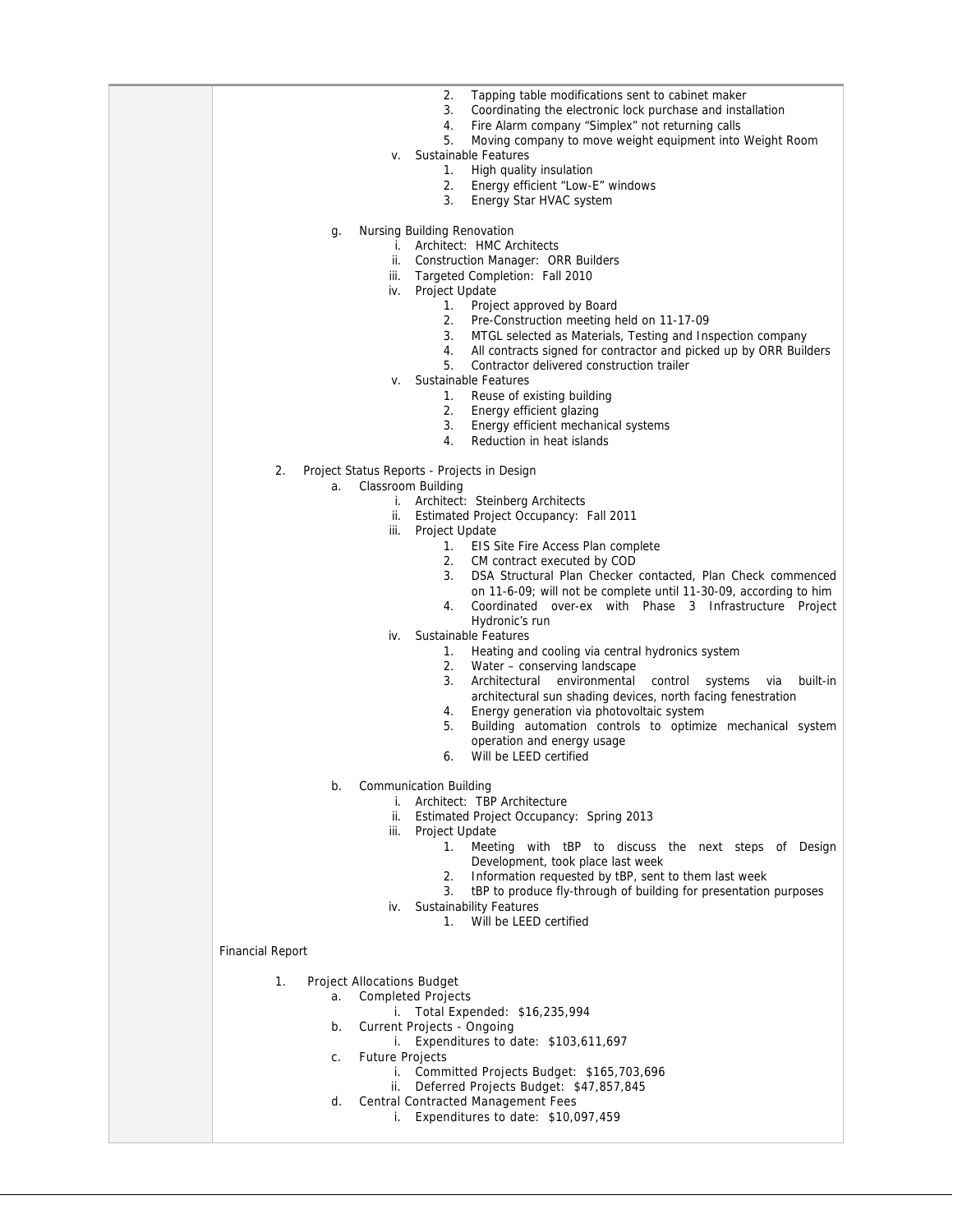| A. McCandless posed the following questions to M. McGinnis; "In the course of your work, are you aware of any<br>Bond funds that have been spent or committed for any project or purpose not covered or included in the<br>language of the bond issue approved by the voters?" M. McGinnis responded: "No."<br>A. McCandless posed the following questions to S. Renew; "In the course of your work, are you aware of any<br>Bond funds that have been spent or committed for any project or purpose not covered or included in the<br>language of the bond issue approved by the voters?" S. Renew responded: "No." |  |  |  |  |
|----------------------------------------------------------------------------------------------------------------------------------------------------------------------------------------------------------------------------------------------------------------------------------------------------------------------------------------------------------------------------------------------------------------------------------------------------------------------------------------------------------------------------------------------------------------------------------------------------------------------|--|--|--|--|
| <b>CONCLUSIONS</b>                                                                                                                                                                                                                                                                                                                                                                                                                                                                                                                                                                                                   |  |  |  |  |
| <b>ACTION ITEMS</b><br><b>PERSON RESPONSIBLE</b><br><b>DEADLINE</b>                                                                                                                                                                                                                                                                                                                                                                                                                                                                                                                                                  |  |  |  |  |
|                                                                                                                                                                                                                                                                                                                                                                                                                                                                                                                                                                                                                      |  |  |  |  |

## 7. SCHEDULE MEETINGS

| $\overline{1}$ . JUILDULL IILLIINUJ<br>FOR 2009-2010 |                                                                                                                                                                                                                                                                |                           | AL MC CANDLESS  |
|------------------------------------------------------|----------------------------------------------------------------------------------------------------------------------------------------------------------------------------------------------------------------------------------------------------------------|---------------------------|-----------------|
| <b>DISCUSSION</b>                                    | Members reviewed the proposed future meeting dates: March 18, 2010, June 24, 2010 and September<br>16, 2010. Some members were not able to attend June 24, 2010 proposed meeting date. It was decided<br>to change June 24, 2010 meeting date to July 1, 2010. |                           |                 |
|                                                      |                                                                                                                                                                                                                                                                |                           |                 |
| <b>CONCLUSIONS</b>                                   | G. Kiehl made a motion to approve the future meeting dates: March 18, 2010, July 1, 2010 and<br>September 16, 2010, 3:00 p.m. to 4:30 p.m. in the Alumni Center, seconded by R. Spiegel. All approved.<br>Motion passed.                                       |                           |                 |
|                                                      |                                                                                                                                                                                                                                                                |                           |                 |
| <b>ACTION ITEMS</b>                                  |                                                                                                                                                                                                                                                                | <b>PERSON RESPONSIBLE</b> | <b>DEADLINE</b> |
|                                                      |                                                                                                                                                                                                                                                                |                           |                 |

| 8. DRAFT 2008-2009<br>ANNUAL REPORT                                                                                       |                                                                                                                                                                                                                                            |                           | <b>STEVE RENEW</b> |  |  |  |
|---------------------------------------------------------------------------------------------------------------------------|--------------------------------------------------------------------------------------------------------------------------------------------------------------------------------------------------------------------------------------------|---------------------------|--------------------|--|--|--|
| <b>DISCUSSION</b>                                                                                                         | Committee members reviewed the draft 2008-2009 annual report. J. Gonzalez said that his name was<br>spelled incorrectly on page 3. S. Renew said that he will correct J. Gonzalez' name and add the future<br>meeting dates with location. |                           |                    |  |  |  |
|                                                                                                                           |                                                                                                                                                                                                                                            |                           |                    |  |  |  |
| <b>CONCLUSIONS</b>                                                                                                        | 2008-2009 Annual Report was approved with corrections noted above.                                                                                                                                                                         |                           |                    |  |  |  |
|                                                                                                                           |                                                                                                                                                                                                                                            |                           |                    |  |  |  |
| <b>ACTION ITEMS</b>                                                                                                       |                                                                                                                                                                                                                                            | <b>PERSON RESPONSIBLE</b> | <b>DEADLINE</b>    |  |  |  |
| 1. Correct Juan Gonzalez' name on page 3, add future meeting dates<br>with location on the draft 2008-2009 Annual Report. |                                                                                                                                                                                                                                            | <b>Steve Renew</b>        | ASAP               |  |  |  |

# 9. FUTURE AGENDA ITEMS **ALL MC CANDLESS** ALMC CANDLESS

| <b>DISCUSSION</b>   | The committee would like a tour of the campus at the March 18, 2010 meeting.                                                                                                       |                           |                 |  |  |  |
|---------------------|------------------------------------------------------------------------------------------------------------------------------------------------------------------------------------|---------------------------|-----------------|--|--|--|
|                     |                                                                                                                                                                                    |                           |                 |  |  |  |
| <b>CONCLUSIONS</b>  | K. Feenstra made a motion to start the tour on March 18, 2010 at 2:00 p.m. and then have the regular<br>meeting at 3:00 p.m., seconded by B. Reistad. All approved. Motion passed. |                           |                 |  |  |  |
|                     |                                                                                                                                                                                    |                           |                 |  |  |  |
| <b>ACTION ITEMS</b> |                                                                                                                                                                                    | <b>PERSON RESPONSIBLE</b> | <b>DEADLINE</b> |  |  |  |
| None.               |                                                                                                                                                                                    |                           |                 |  |  |  |